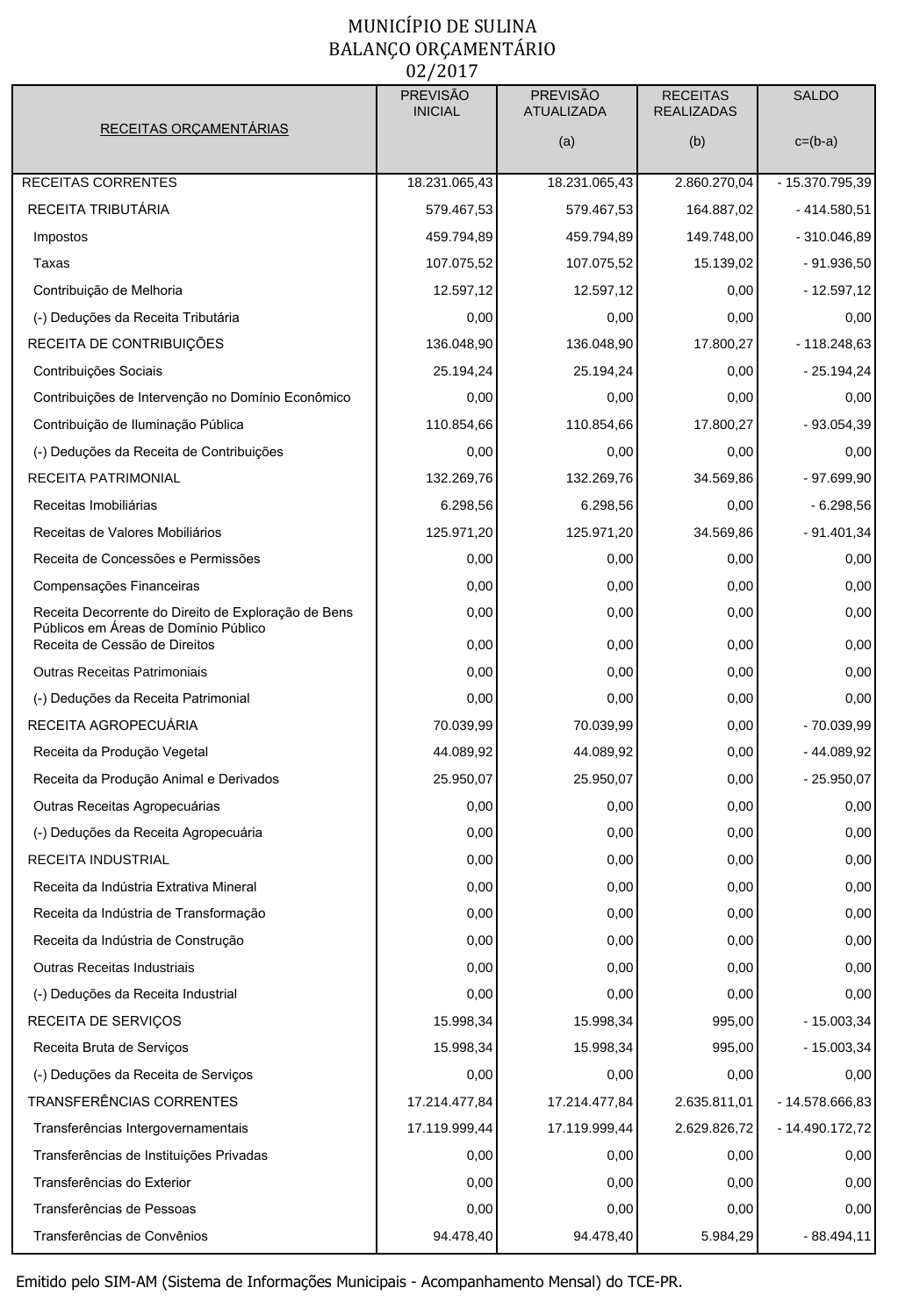## MUNICÍPIO DE SULINA BALANÇO ORÇAMENTÁRIO<br>02/2017

| Transferências para o Combate à Fome                                                                                             | 0,00          | 0,00          | 0,00         | 0,00            |
|----------------------------------------------------------------------------------------------------------------------------------|---------------|---------------|--------------|-----------------|
| <b>OUTRAS RECEITAS CORRENTES</b>                                                                                                 | 82.763,07     | 82.763,07     | 6.206,88     | $-76.556,19$    |
| Multas e Juros de Mora                                                                                                           | 49.128,75     | 49.128,75     | 1.432,68     | $-47.696,07$    |
| Indenizações e Restituições                                                                                                      | 0,00          | 0,00          | 75,00        | 75,00           |
| Receita da Dívida Ativa                                                                                                          | 33.634,32     | 33.634,32     | 4.699,20     | $-28.935,12$    |
| Receitas Decorrentes de Aportes Periódicos para<br>Amortização de Déficit Atuarial do RPPS<br><b>Receitas Correntes Diversas</b> | 0,00<br>0,00  | 0,00<br>0,00  | 0,00<br>0,00 | 0,00<br>0,00    |
| (-) Deduções de Outras Receitas Correntes                                                                                        | 0,00          | 0,00          | 0,00         | 0,00            |
| RECEITAS DE CAPITAL                                                                                                              | 0,00          | 622.925,00    | 250.000,00   | $-372.925,00$   |
| OPERAÇÕES DE CRÉDITO                                                                                                             | 0,00          | 0,00          | 0,00         | 0,00            |
|                                                                                                                                  |               |               |              |                 |
| Operações de Crédito Internas                                                                                                    | 0,00          | 0,00          | 0,00         | 0,00            |
| Operações de Crédito Externas                                                                                                    | 0,00          | 0,00          | 0,00         | 0,00            |
| ALIENAÇÃO DE BENS                                                                                                                | 0,00          | 0,00          | 0,00         | 0,00            |
| Alienação de Bens Móveis                                                                                                         | 0,00          | 0,00          | 0,00         | 0,00            |
| Alienação de Bens Imóveis                                                                                                        | 0,00          | 0,00          | 0,00         | 0,00            |
| AMORTIZAÇÕES DE EMPRÉSTIMOS                                                                                                      | 0,00          | 0,00          | 0,00         | 0,00            |
| TRANSFERÊNCIAS DE CAPITAL                                                                                                        | 0,00          | 622.925,00    | 250.000,00   | $-372.925,00$   |
| Transferências Intergovernamentais                                                                                               | 0,00          | 0,00          | 0,00         | 0,00            |
| Transferências de Instituições Privadas                                                                                          | 0,00          | 0,00          | 0,00         | 0,00            |
| Transferências do Exterior                                                                                                       | 0,00          | 0,00          | 0,00         | 0,00            |
| Transferências de Pessoas                                                                                                        | 0,00          | 0,00          | 0,00         | 0,00            |
| Transferências de Outras Instituições Públicas                                                                                   | 0,00          | 0,00          | 0,00         | 0,00            |
| Transferências de Convênios                                                                                                      | 0,00          | 622.925,00    | 250.000,00   | $-372.925,00$   |
| Transferências para o Combate à Fome                                                                                             | 0,00          | 0,00          | 0,00         | 0,00            |
| OUTRAS RECEITAS DE CAPITAL                                                                                                       | 0,00          | 0,00          | 0,00         | 0,00            |
| Integralização do Capital Social                                                                                                 | 0,00          | 0,00          | 0,00         | 0,00            |
| Div. Ativa Prov. da Amortiz. de Emp. e Financ.                                                                                   | 0,00          | 0,00          | 0,00         | 0,00            |
| Receitas de Capital Diversas                                                                                                     | 0,00          | 0,00          | 0,00         | 0,00            |
| SUBTOTAL DAS RECEITAS (I)                                                                                                        | 18.231.065,43 | 18.853.990,43 | 3.110.270,04 | - 15.743.720,39 |
| REFINANCIAMENTO (II)                                                                                                             | 0,00          | 0,00          | 0,00         | 0,00            |
| Operações de Crédito Internas                                                                                                    | 0,00          | 0,00          | 0,00         | 0,00            |
| Mobiliária                                                                                                                       | 0,00          | 0,00          | 0,00         | 0,00            |
| Contratual                                                                                                                       | 0,00          | 0,00          | 0,00         | 0,00            |
| Operações de Crédito Externas                                                                                                    | 0,00          | 0,00          | 0,00         | 0,00            |
| Mobiliária                                                                                                                       | 0,00          | 0,00          | 0,00         | 0,00            |
| Contratual                                                                                                                       | 0,00          | 0,00          | 0,00         | 0,00            |
| SUBTOTAL COM REFINANCIAMENTO (III) = $(I + II)$                                                                                  | 18.231.065,43 | 18.853.990,43 | 3.110.270,04 | - 15.743.720,39 |
| DÉFICIT (IV)                                                                                                                     | 0,00          | 0,00          | 0,00         | 0,00            |
| TOTAL $(V) = (III + IV)$                                                                                                         | 18.231.065,43 | 18.853.990,43 | 3.110.270,04 | - 15.743.720,39 |
| SALDOS DE EXERCÍCIOS ANTERIORES (Utilizados para                                                                                 | 0,00          | 661.084,20    | 661.084,20   | 0,00            |
| Créditos Adicionais)<br>Superávit Financeiro                                                                                     | 0,00          | 661.084,20    | 661.084,20   | 0,00            |
| Reabertura de créditos adicionais                                                                                                | 0,00          | 0,00          | 0,00         | 0,00            |
|                                                                                                                                  |               |               |              |                 |

Emitido pelo SIM-AM (Sistema de Informações Municipais - Acompanhamento Mensal) do TCE-PR.